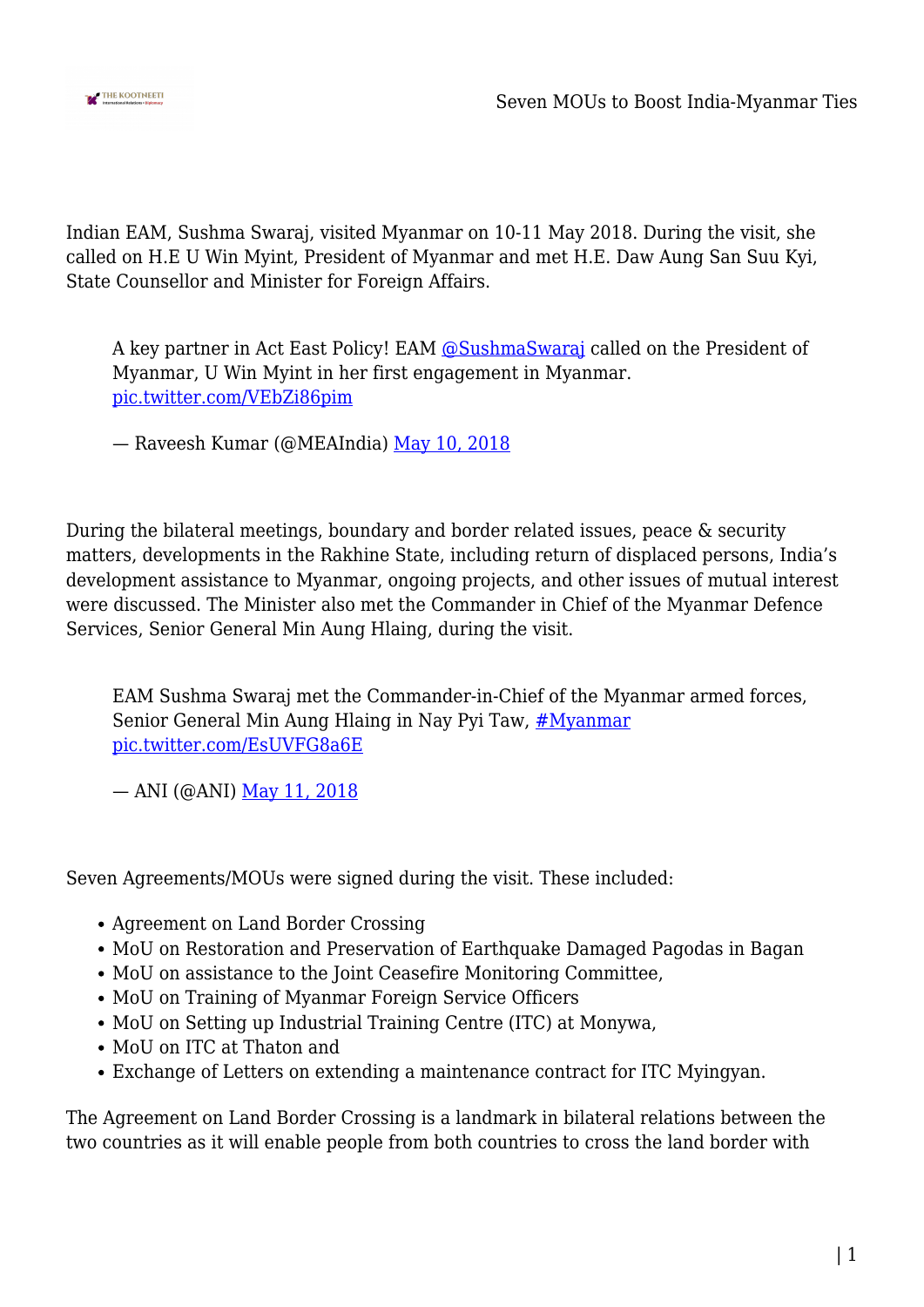

passport and visa, including for accessing health and education services, pilgrimage and tourism. The MoU on restoration of pagodas at Bagan underlines the enduring cultural and historical links between the two countries. The other MoUs on technical assistance and capacity building reflect India's continuing support to Myanmar in accordance with this country's own development plans and priorities.

Neighbourhood First! EAM [@SushmaSwaraj](https://twitter.com/SushmaSwaraj?ref_src=twsrc%5Etfw) met the State Counsellor and Foreign Minister of Myanmar Aung San Suu Kyi on the 2nd day of her visit to Myanmar. Discussion focused on strengthening our bilateral relations across different sectors. [pic.twitter.com/p2u9ho2lla](https://t.co/p2u9ho2lla)

— Raveesh Kumar (@MEAIndia) [May 11, 2018](https://twitter.com/MEAIndia/status/994850338585890816?ref_src=twsrc%5Etfw)

The External Affairs Minister also reiterated India's readiness and commitment to helping the Government of Myanmar (GOM) in addressing issues related to Rakhine State. She welcomed Government of Myanmar's continued commitment to implementing the Rakhine Advisory Commission's recommendations and noted that, under the aegis of the bilateral Rakhine State Development Programme, India was already in the implementation stages of various projects that would respond to the needs of different sections of the Rakhine State population. The first major project is the construction of prefabricated housing in Rakhine State to meet the needs of displaced persons. The Minister also underlined the need for safe, speedy and sustainable return of displaced persons to Rakhine State.

The External Affairs Minister expressed her gratitude to the Government of Myanmar for its hospitality and noted that the warm reception and the discussions underlined the exceptionally close and friendly relations between the two neighbouring countries.

**Source: MEA India**

*Mukhi The Kootneeti Indian Diplomacy Team*